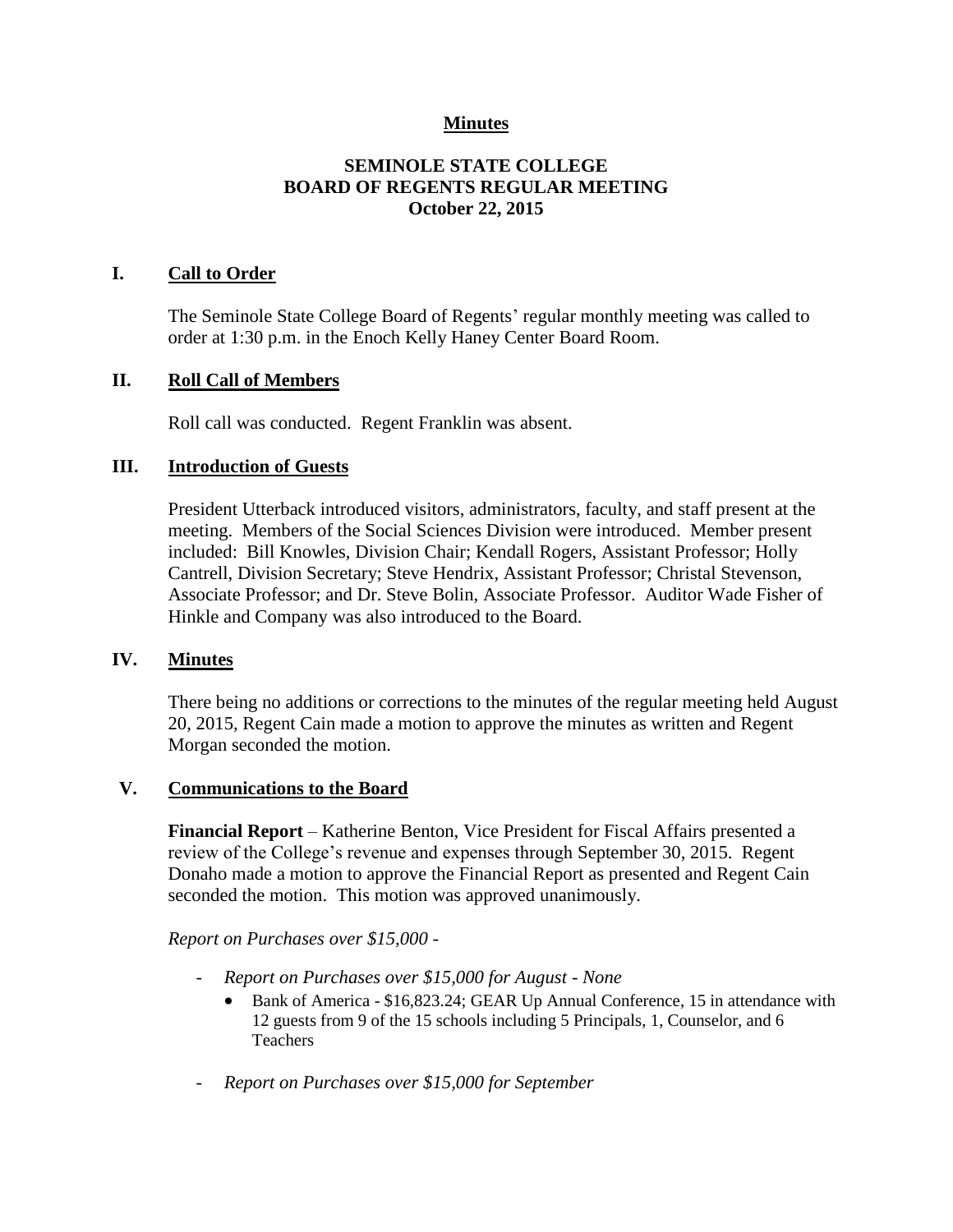**Minutes** SSC Board of Regents Regular Meeting October 22, 2015 Page 2

- \$24,876.00 Seminole Ford-Mercury, Inc.; new vehicle purchase off of state contract amount, 2016 Ford Explorer
- \$15,750.00 ATI Testing; Purchase for Resale, Bookstore
- \$15,973.15 Branded Custom Sportswear; Purchase for Resale, Bookstore
- \$73.939.00 Cengage Learning; Purchase for Resale, Bookstore
- \$26,396.78 MBS Textbook Exchange, Inc.; Purchase for Resale, Bookstore
- \$46,148.74 McGraw Hill Global Education; Purchase for Resale, Bookstore
- \$17,432.50 McGraw Hill Global Education; Purchase for Resale, Bookstore
- \$26,431.61 Nebraska Book Company, Inc.; Purchase for Resale, Bookstore
- \$109,441.56 Pearson Education; Purchase for Resale, Bookstore

# **VI. Hearing of Delegations**

None

# **VII. President's Report**

President Utterback discussed items under the President's Report and the Business portion of the agenda by utilizing a PowerPoint presentation. (See enclosed copy of the PowerPoint presentation)

*Personnel Update* – President Utterback updated the Board members on personnel changes. Lauren Anderson was hired as a Recruiter/Advisor and Holly Vance was hired as a GEAR UP Advisor.

The following appointments have been made among existing employees: Twila Kappele – Talent Search Advisor Holly Newell – Sponsored Programs Compliance Officer Janet Farrow – Educational Talent Search Advisor Shaina Moon – Student Support Services STEM Advisor Leanne Gillum – Financial Aid Specialist

Additionally, a letter of resignation was received from Justin Streater, Financial Aid Director.

*Campus Activities* – President Utterback told the Board members about several campus activities. These were:

- $\overline{\phantom{a}}$  President Utterback discussed budget issues with the Regents.
- The SSC Educational Foundation golf tournament was held on September 11<sup>th</sup>. Over \$19,000 was netted.
- ↓ Students enjoyed back-to-school activities during welcome week in August.
- A retirement reception was held for Tracy Jacomo, Social Sciences Professor on August  $26<sup>th</sup>$ .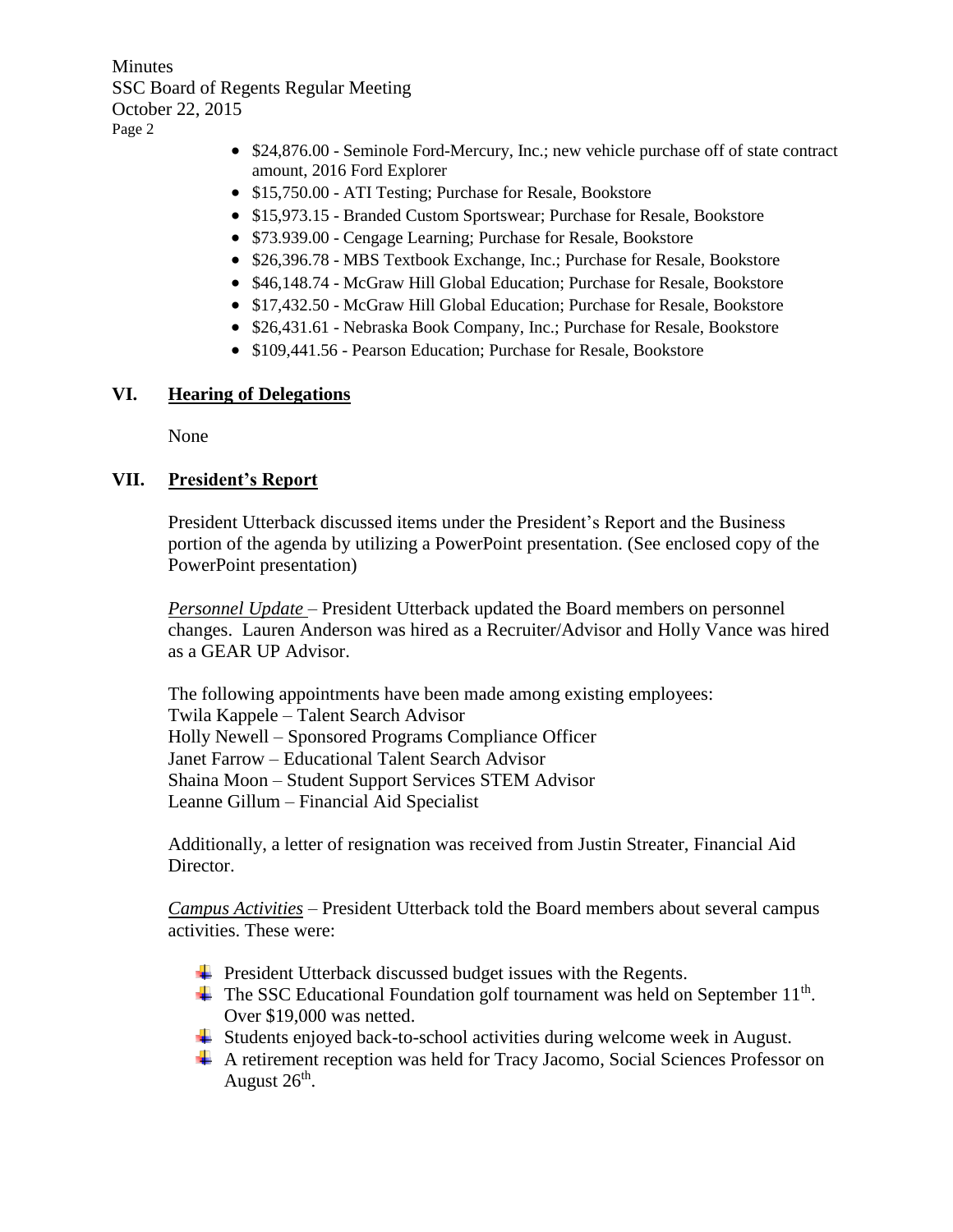**Minutes** SSC Board of Regents Regular Meeting October 22, 2015

Page 3

- $\ddot{\bullet}$  Incoming Presidential Leadership Class members were welcomed by sophomore PLC members and the SSC administration.
- $\overline{\phantom{a}}$  The PLC Freshmen members completed the ropes course at St. Crispin's Episcopal Center.
- $\overline{\phantom{a} \bullet}$  The PLC class members visited the Masonic Temple and the Oklahoma Territorial Museum in Guthrie in September.
- $\overline{\text{+}}$  The SSC Student Government Association elected new officers and the SGA president attended the National Summit in Washington, D.C.
- Two SSC nursing students received \$1000 scholarships from the Women's Volunteer Authority.
- SSC celebrated Constitution Day with a game of "Who wants to be a Constitutionaire?" on September 17<sup>th</sup>.
- $\overline{\phantom{a}}$  Students were given traditional fair food and enjoyed BMX stunts during Fair Day on September 21<sup>st</sup>.
- SSC GEAR UP presented Seminole High School with Smart Boards and flat panel televisions.
- $\ddot{\phantom{1}}$  President Utterback told the Board about the visiting Denmark instructor, Henrik Staal, who is teaching at SSC this fall.
- ↓ Jamie Mills, Rayshell Clapper, and Kendall Rogers presented at the Rural Community College Alliance annual conference in Reno, Nevada.
- $\overline{\phantom{a}}$  President Utterback informed the Board that SSC has received a Title III grant in the amount of \$2.2 million over the next five years.
- ↓ Members of the SSC Classified Staff Association attended a one-day OACC staff conference.
- The PLC members attended the Jasmine Moran Children's Museum Tribute to Nadia Comenici and Bart Conner.
- $\ddot{\bullet}$  The 2015 Phi Theta Kappa induction was held.
- Chris and Sassy Lindley donated \$20,000 to the SSC Educational Foundation to establish a student scholarship.
- Janna Manlapig, Julie Hicks and Katherine Benton attended the Governor's third annual STEM Summit in Oklahoma City.
- $\overline{\text{F}}$  President Utterback was selected to participate in the ACCT Invitational Symposium on Student Success.
- $\overline{\text{4}}$  Mechell Downey completed her term as the ACCT PBSN President at the annual conference in San Diego, CA.
- $\overline{\text{4}}$  An update was presented on the SSC Trojan Tennis team results at Nationals.
- SSC hosted area high school counselors on October  $20<sup>th</sup>$ .
- $\overline{\phantom{a}}$  President Utterback updated the Board on recent appointments to the Foundation Board of Trustees.
- $\downarrow$  Upcoming events presented to the Board were:
	- o Visiting Poet Dr. Todd Fuller to speak on campus on October 28<sup>th</sup>.
	- o Volleyball team will be holding a "Pink Out" event for breast care awareness at the game on October 28<sup>th</sup>.
	- $\circ$  A reception for Senator Jason Smalley will be held on November 9<sup>th</sup>. The State Regents for Higher Education will be presenting Senator Smalley with a "Distinguished Service Award" at this event.